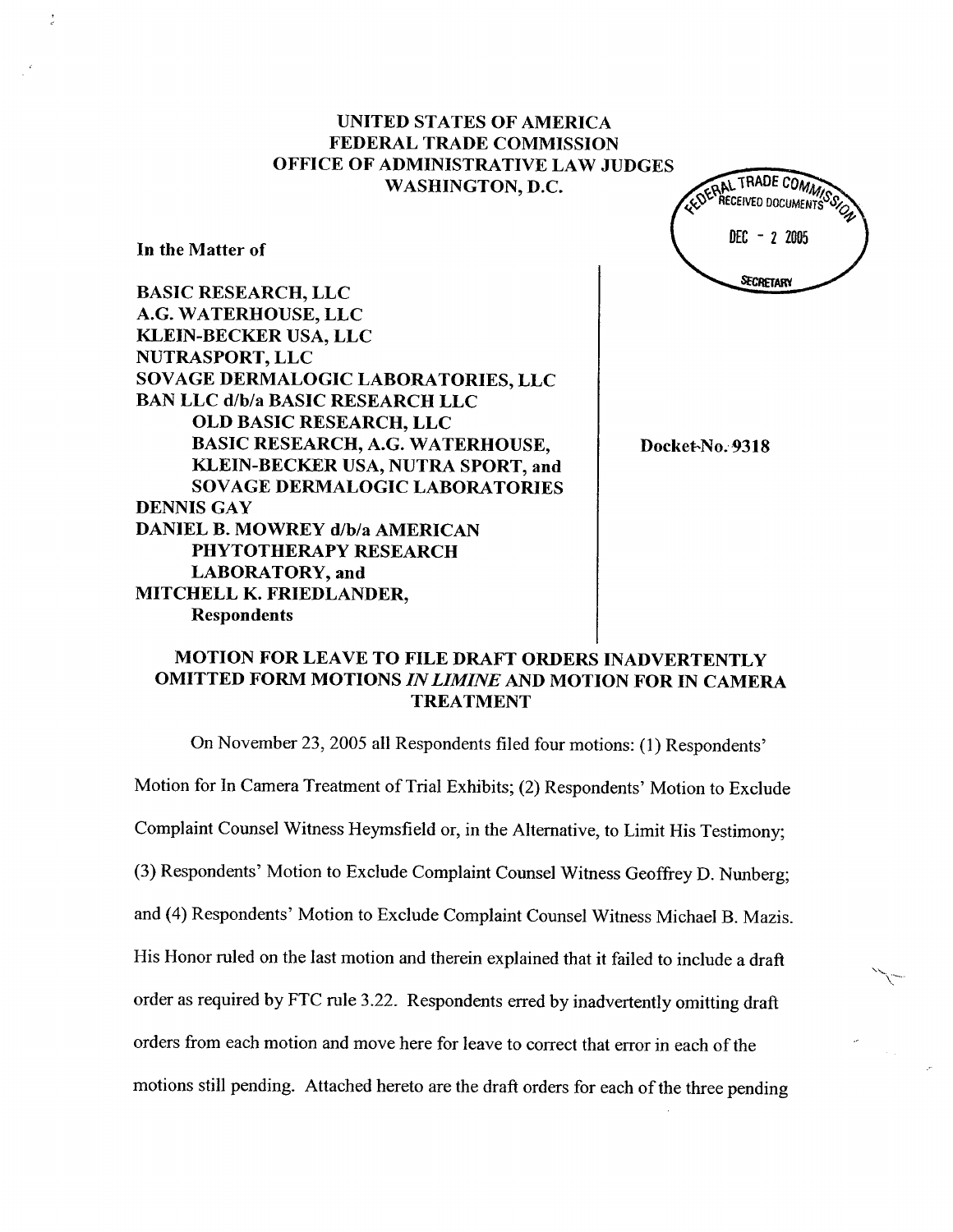motions. Respondents respectfully request that this motion be granted and regret any inconvenience their omission may have caused the presiding officer or Complaint Counsel.

Respectfully submitted

Jonathan W. Emord<br>Emord & Associates, P.C. 180 Alexander Bell Drive Suite 200 Reston, VA 20191 Tel. (202) 466-6937 Fax (202) 466-6938

Counsel for Basic Research, LLC G. Waterhouse, LLC Klein-Becker USA, LLC Nutrasport, LLC Sovage Dermatologic Laboratories, LLC, BAN, LLC

Stephen E. Nagin Nagin, Gallop & Figueredo, P. 18001 Old Cutler Road Miami, Florida 33157 Tel. (305) 854-5353 Fax (305) 854-5351

#### Counsel for Basic Research, LLC

Richard Burbidge, Esq. Burbidge & Mitchell 215 South State Street Suite 920 Salt Lake City, Utah 84111

#### Counsel for Dennis Gay

Ronald F. Price PETERS SCOFIELD PRICE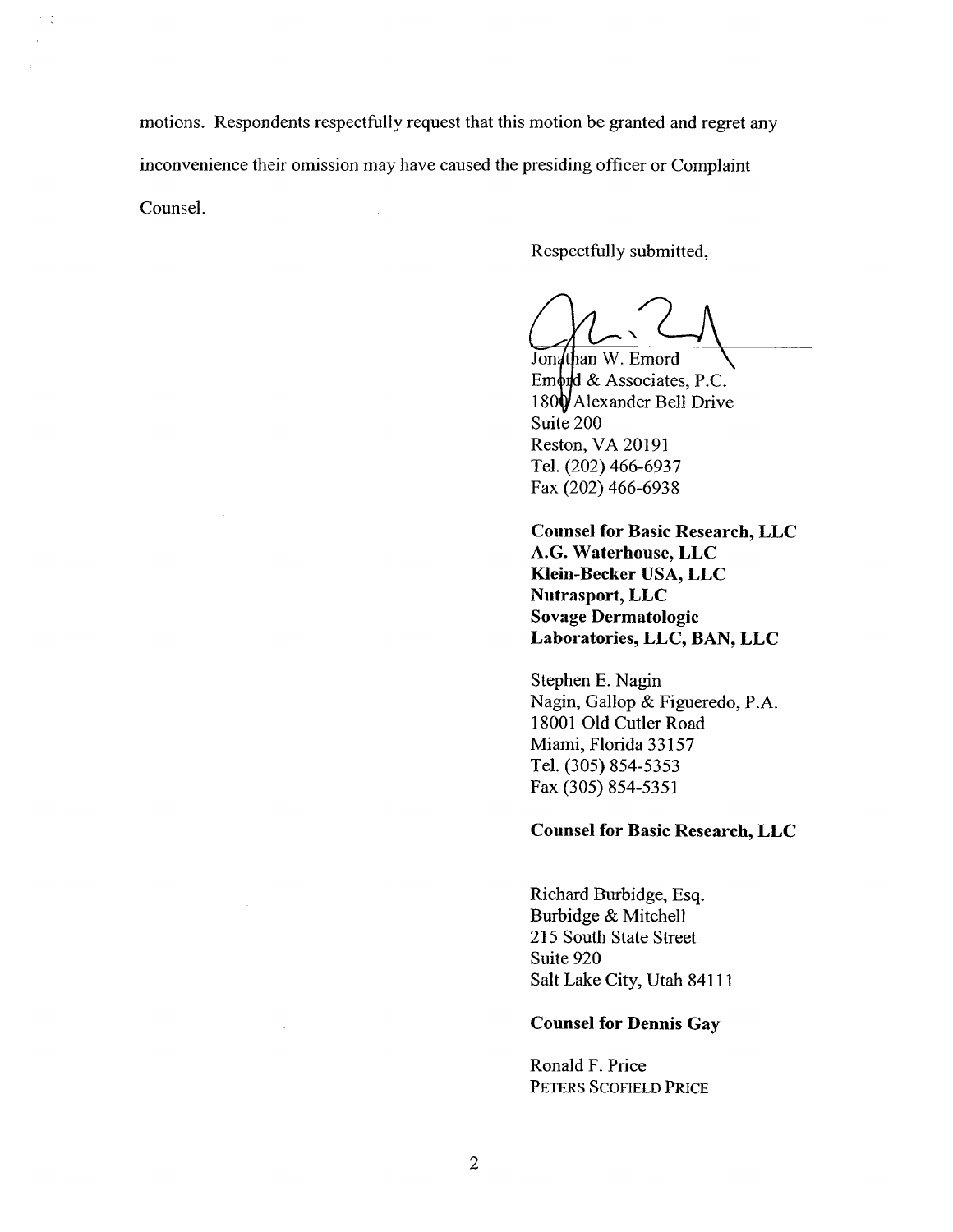A PROFESSIONAL CORPORATION 340 Broadway Centre <sup>111</sup>East Broadway Salt Lake City, Utah 84111 Telephone: (801) 322-2002 Facsimile: (801) 322-2003

# Counsel for Respondent Daniel B. Mowrey

Mitchell K. Friedlander 5742 West Harold Gatty Drive Salt Lake City, Utah 84111

Pro se.

Dated: December 2, 2005

 $\frac{1}{\lambda}$ 

 $\mathcal{A}$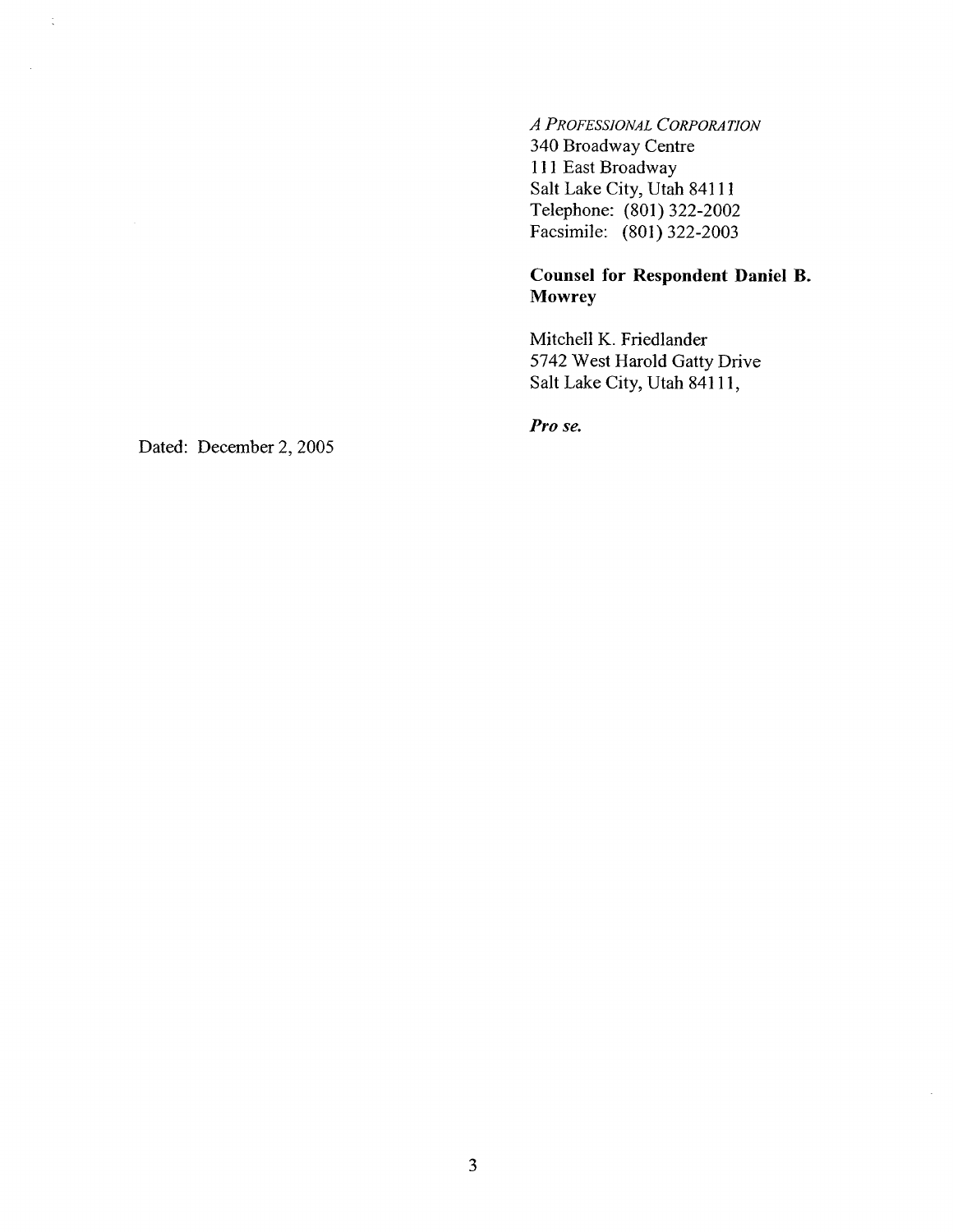$\overline{1}$ 

In the Matter of

| <b>BASIC RESEARCH, LLC</b>              |                 |
|-----------------------------------------|-----------------|
| A.G. WATERHOUSE, LLC                    |                 |
| <b>KLEIN-BECKER USA, LLC</b>            |                 |
| NUTRASPORT, LLC                         |                 |
| SOVAGE DERMALOGIC LABORATORIES, LLC     |                 |
| <b>BAN LLC d/b/a BASIC RESEARCH LLC</b> |                 |
| <b>OLD BASIC RESEARCH, LLC</b>          |                 |
| <b>BASIC RESEARCH, A.G. WATERHOUSE,</b> | Docket No. 9318 |
| KLEIN-BECKER USA, NUTRA SPORT, and      |                 |
| <b>SOVAGE DERMALOGIC LABORATORIES</b>   |                 |
| <b>DENNIS GAY</b>                       |                 |
| <b>DANIEL B. MOWREY d/b/a AMERICAN</b>  |                 |
| PHYTOTHERAPY RESEARCH                   |                 |
| <b>LABORATORY</b> , and                 |                 |
| MITCHELL K. FRIEDLANDER,                |                 |
| <b>Respondents</b>                      |                 |

## ORDER GRANTING RESPONDENTS' MOTION FOR LEAVE TO FILE DRAFT ORDERS INADVERTENTLY OMITTED FROM MOTIONS IN LIMINE AND MOTION FOR IN CAMERA TREATMENT

On December 2, 2005 Respondents filed a motion for leave to file draft orders inadvertently omitted from three pending motions that Respondents filed on November 23, 2005: (1) Respondents' Motion for In Camera Treatment of Trial Exhibits; (2) Respondents' Motion to Exclude Complaint Counsel Witness Heymsfield or, in the Alternative, to Limit His Testimony; and (3) Respondents' Motion to Exclude Complaint Counsel Witness Geoffrey D. Nunberg. In the interests of judicial economy and the lack of prejudice to any pary or the presiding offcer, Respondents motion is hereby GRANTED.

It is ORDERED that the draft orders attached to the Respondents' motion are hereby filed with each of the pending motions before the presiding officer.

ORDERED:

Stephen J. McGuire Chief Administrative Law Judge

Date: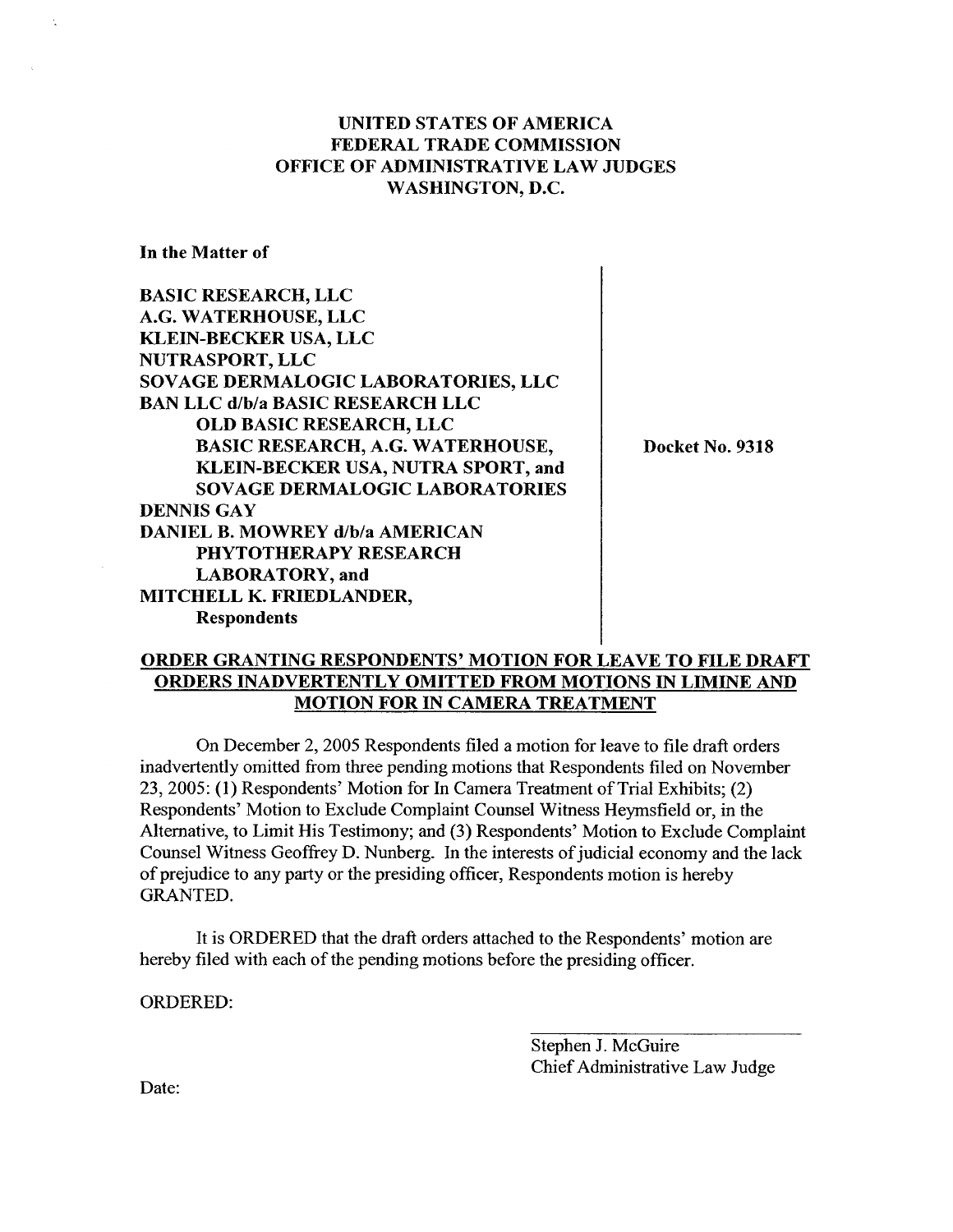In the Matter of

BASIC RESEARCH, LLC G. WATERHOUSE, LLC KLEIN-BECKER USA, LLC NUTRASPORT, LLC SOVAGE DERMALOGIC LABORATORIES, LLC BAN LLC d/b/a BASIC RESEARCH LLC OLD BASIC RESEARCH, LLC BASIC RESEARCH, A.G. WATERHOUSE KLEIN-BECKER USA, NUTRA SPORT, and SOVAGE DERMALOGIC LABORATORIES DENNIS GAY DANIEL B. MOWREY d/b/a AMERICAN PHYTOTHERAPY RESEARCH LABORATORY, and MITCHELL K. FRIEDLANDER Respondents

Docket No. 9318

## CERTIFICATE OF SERVICE

I hereby certify that on this 2nd day of December, 2005, I caused Respondents

Motion for Leave to File Draft Orders Inadvertently Omitted From Motions in Limine

and Motion for In Camera Treatment to be filed and served as follows:

1) an original and one paper copy filed by hand delivery and one electronic copy in PDF format filed by electronic mail to

> Donald S. Clark Secretary U.S. Federal Trade Commission 600 Pennsylvania Avenue, N. Room H- 159 Washington, D.C. 20580 Email: secretary  $@$ ftc.gov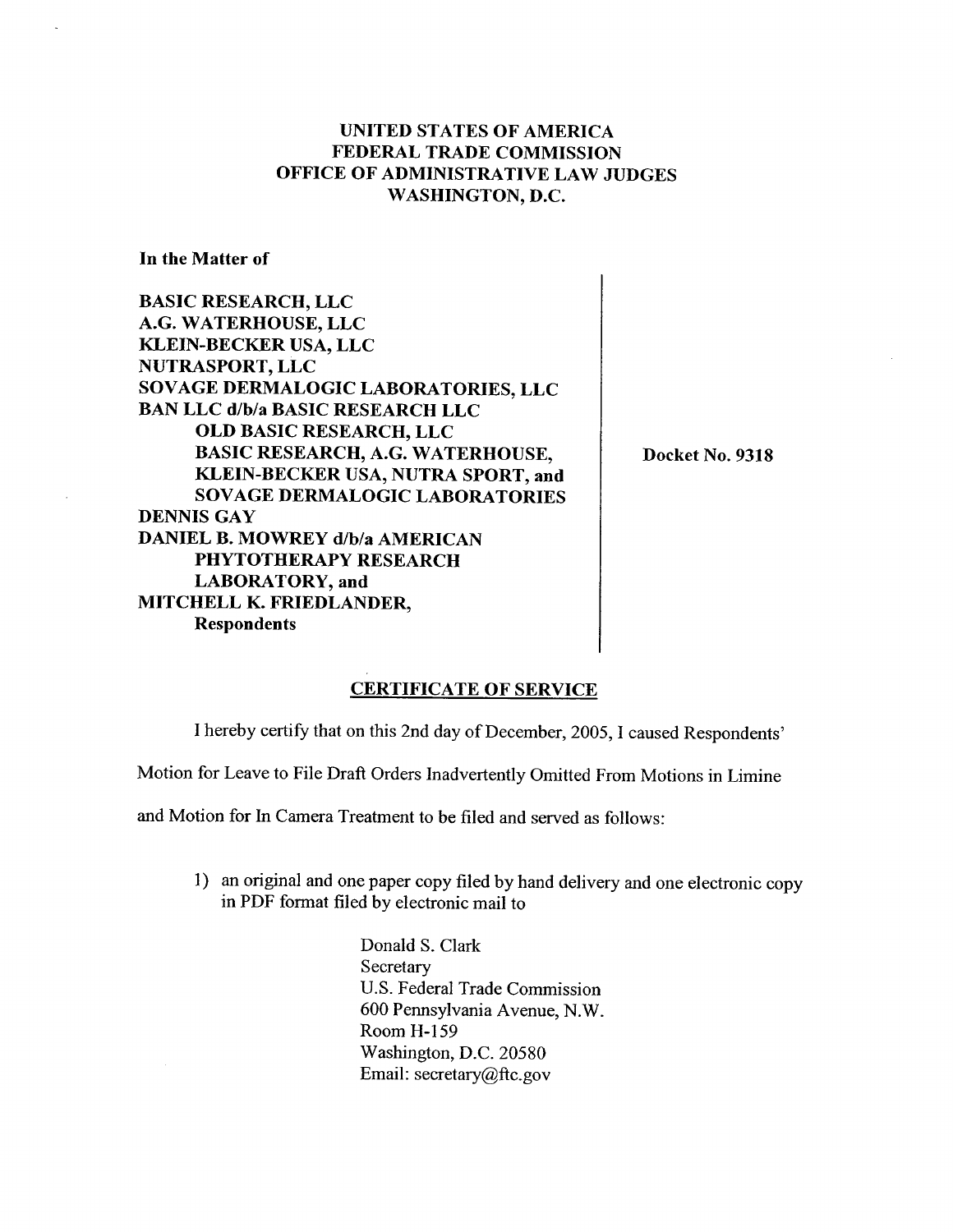2) two paper copies delivered by hand delivery to:

The Hon. Stephen J. McGuire Chief Administrative Law Judge U.S. Federal Trade Commission 600 Pennsylvania Avenue, N. Room H-112 Washington, D.C. 20580

3) one paper copy by first class U.S. Mail to:

James Kohm Associate Director, Enforcement U.S. Federal Trade Commission 601 New Jersey Avenue, N. Washington, D.C. 20001

4) one paper copy by first class U.S. mail and one electronic copy in PDF format by electronic mail to:

> Laureen Kapin Joshua S. Milard Laura Schneider Walter C. Gross III Lemuel W.Dowdy Edwin Rodriguez U.S. Federal Trade Commission 600 Pennsylvania Avenue, N. Suite NJ-2122 Washington, D.C. 20580 Email: lkapin@ftc.gov jmillard@ftc.gov lschneider@ftc.gov wgross@ftc.gov ldowdy@ftc.gov erodriguez@ftc.gov

Stephen E. Nagin Nagin, Gallop & Figueredo, P. 3225 Aviation Avenue Third Floor Miami, FL 33133-4741 Email: snagin@ngf-law.com

Richard D. Burbidge Burbidge & Mitchell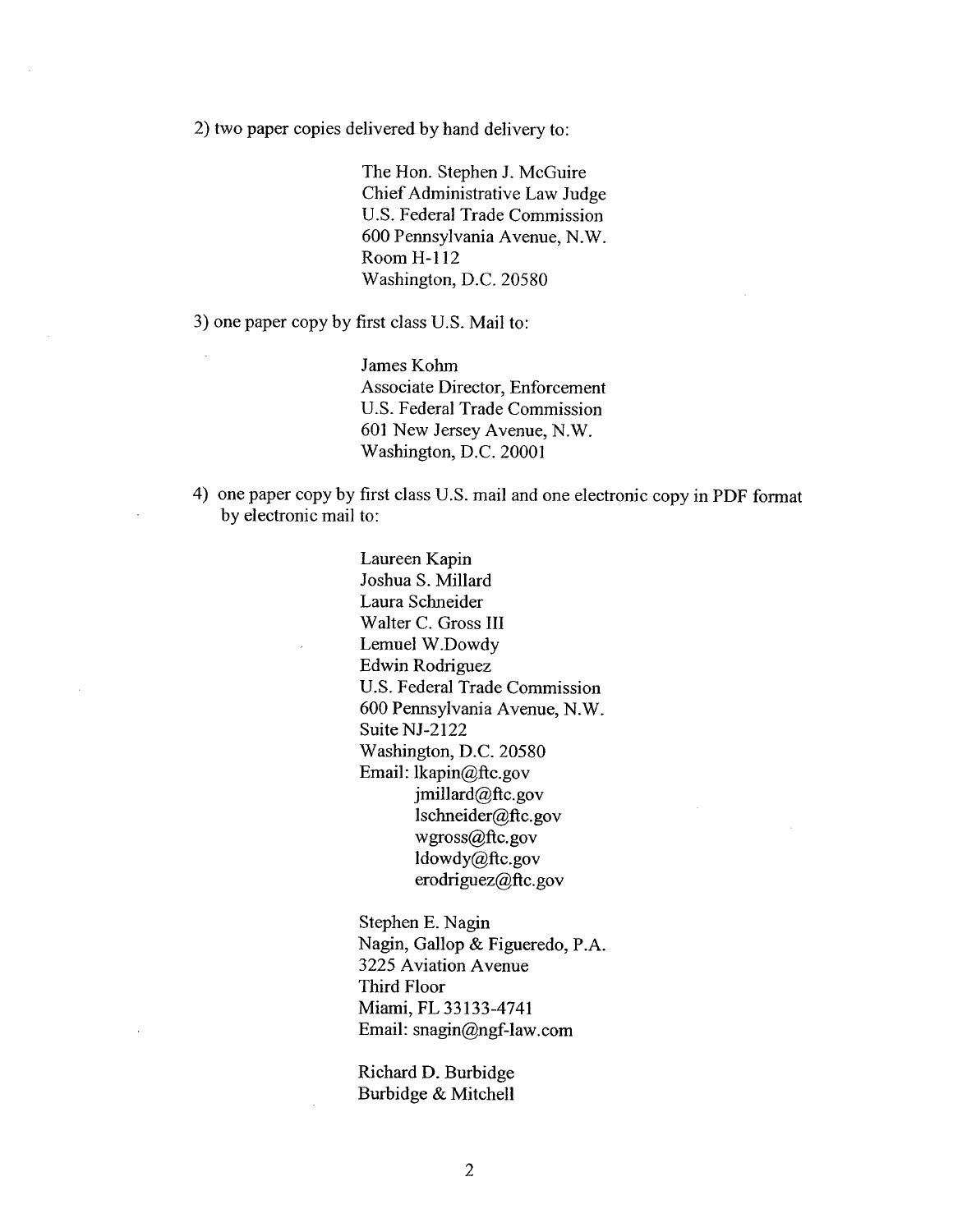215 South State Street Suite 920 Salt Lake City, UT 84111 Email: rburbidge@burbidgeandmitchell.com

Ronald F. Price Peters Scofield Price 340 Broadway Center <sup>111</sup>East Broadway Salt Lake City UT 84111 Email: rfp@psplawyers.com

Mitchell K. Friedlander c/o Compliance Department 5742 West Harold Gatty Drive Salt Lake City, UT 84116 Email: mkf555@msn.com

Andrea G. Ferrenz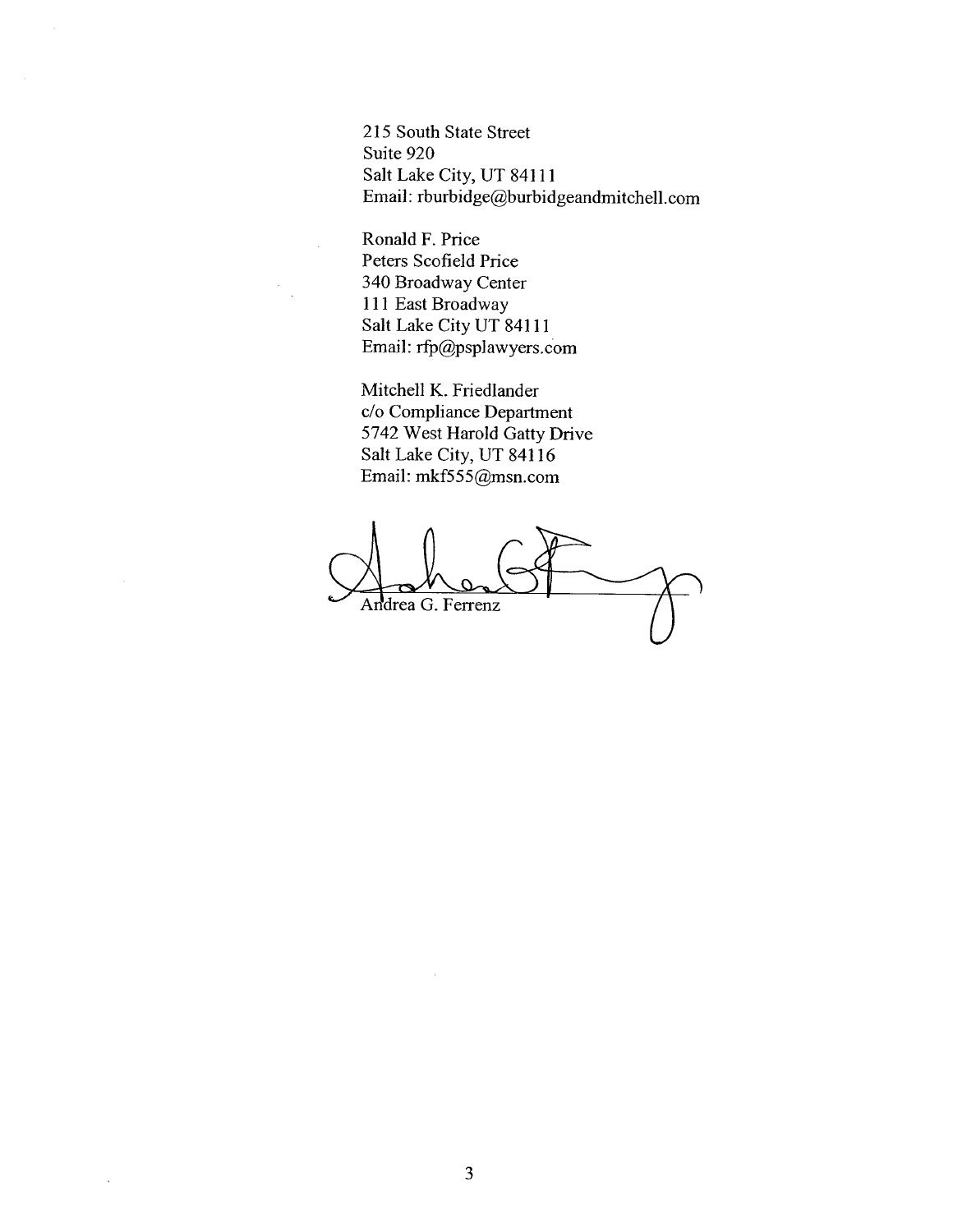In the Matter of

BASIC RESEARCH, LLC G. WATERHOUSE, LLC KLEIN-BECKER USA, LLC NUTRASPORT, LLC SOVAGE DERMALOGIC LABORATORIES, LLC BAN LLC d/b/a BASIC RESEARCH LLC OLD BASIC RESEARCH, LLC BASIC RESEARCH, A.G. WATERHOUSE KLEIN-BECKER USA, NUTRA SPORT, and SOVAGE DERMALOGIC LABORATORIES DENNIS GAY DANIEL B. MOWREY d/b/a AMERICAN PHYTOTHERAPY RESEARCH LABORATORY, and MITCHELL K. FRIEDLANDER Respondents

Docket No. 9318

#### ORDER GRANTING RESPONDENTS' MOTION FOR IN CAMERA TREATMENT OF TRIAL EXHIBITS

On November 23 , 2005, Respondents filed a motion for in camera treatment of trial exhibits pursuant to 16 C.F.R.  $\S$  3.45. Respondents have identified those of Respondents' and Complaint Counsel's proposed trial exhibits pertaining to Respondents' trade secret, commercial, customer and financial information. Respondents have shown that disclosure of the confidential information in those exhibits would result in a clearly defined, serious injury to Respondents. Accordingly, Respondents' motion is GRANTED.

It is hereby **ORDERED** that pursuant to 16 C.F.R. § 3.45 Respondents' and Complaint Counsel's proposed trial exhibits identified in Respondents motion shall be granted in camera treatment for this proceeding.

ORDERED:

Stephen J. McGuire Chief Administrative Law Judge

Date: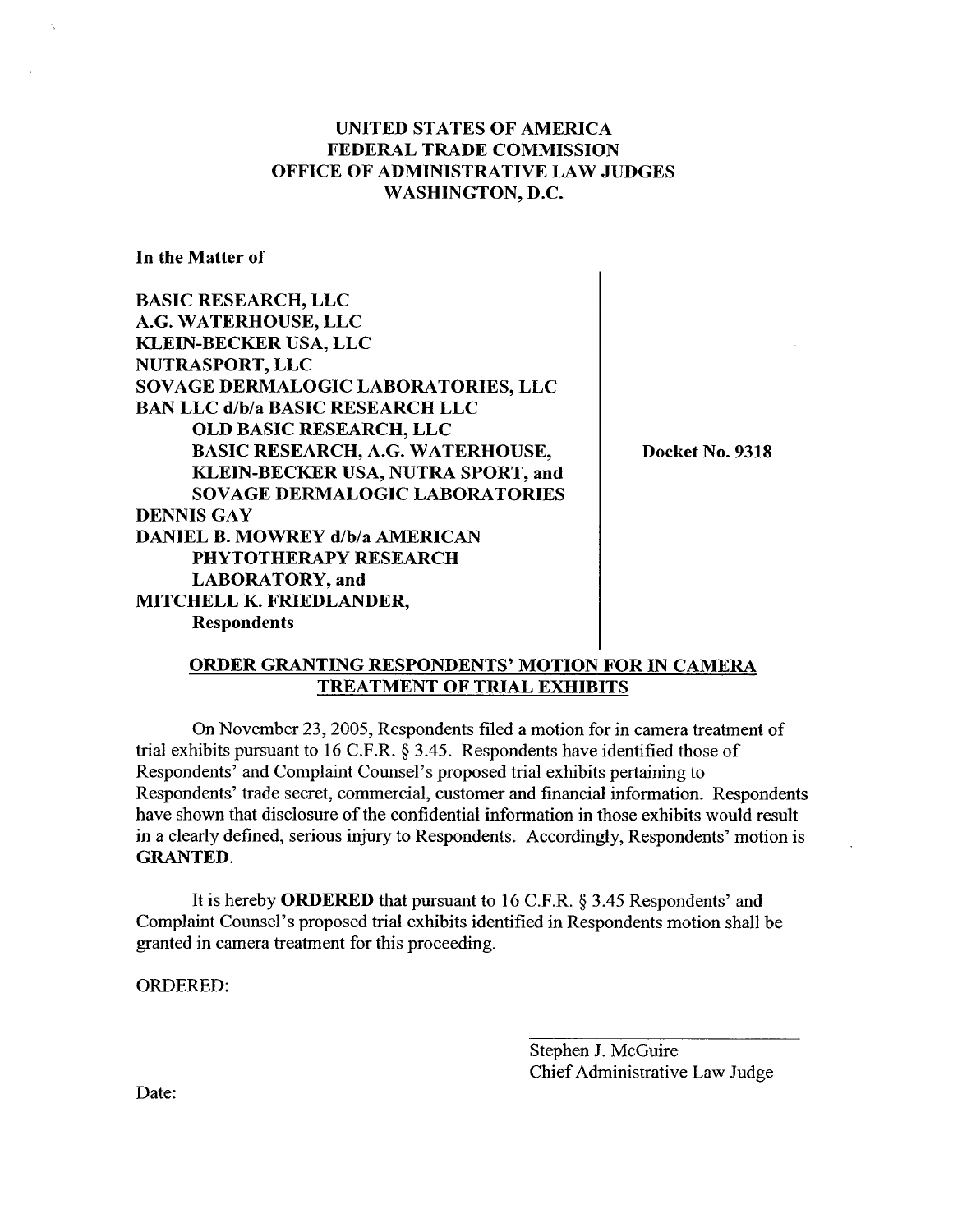$\overline{1}$ 

In the Matter of

| <b>BASIC RESEARCH, LLC</b>              |                 |
|-----------------------------------------|-----------------|
| A.G. WATERHOUSE, LLC                    |                 |
| <b>KLEIN-BECKER USA, LLC</b>            |                 |
| NUTRASPORT, LLC                         |                 |
| SOVAGE DERMALOGIC LABORATORIES, LLC     |                 |
| <b>BAN LLC d/b/a BASIC RESEARCH LLC</b> |                 |
| <b>OLD BASIC RESEARCH, LLC</b>          |                 |
| <b>BASIC RESEARCH, A.G. WATERHOUSE,</b> | Docket No. 9318 |
| KLEIN-BECKER USA, NUTRA SPORT, and      |                 |
| <b>SOVAGE DERMALOGIC LABORATORIES</b>   |                 |
| <b>DENNIS GAY</b>                       |                 |
| <b>DANIEL B. MOWREY d/b/a AMERICAN</b>  |                 |
| <b>PHYTOTHERAPY RESEARCH</b>            |                 |
| LABORATORY, and                         |                 |
| MITCHELL K. FRIEDLANDER,                |                 |
| <b>Respondents</b>                      |                 |

#### ORDER GRANTING RESPONDENTS' MOTION TO EXCLUDE COMPLAINT COUNSEL WITNESS HEYMSFIELD

On November 23, 2005, Respondents filed a motion to exclude Complaint Counsel witness Steven B. Heymsfield, M.D., or, in the alternative, to limit his testimony based on his failure to satisfy the requirements of FTC Rule 3.31 (16 C.F.R.  $\S 3.31$ , Federal Rule of Evidence 702, and the Daubert standard, Daubert v. Merrell Dow Pharmacueticals. Inc., 113 S.Ct. 2786 (1993). Respondents have shown that Dr. Heysmfield lacks scientific knowledge in specific and critical areas that he would need to possess to deliver an evaluation of the scientific literature upon which he attempts to opine. Further he impermissibly bases his opinions on subjective belief and unsupported speculation and has a conflict of interest in appearng in this case against a competitor of his employer. Accordingly, Respondents' motion is GRANTED.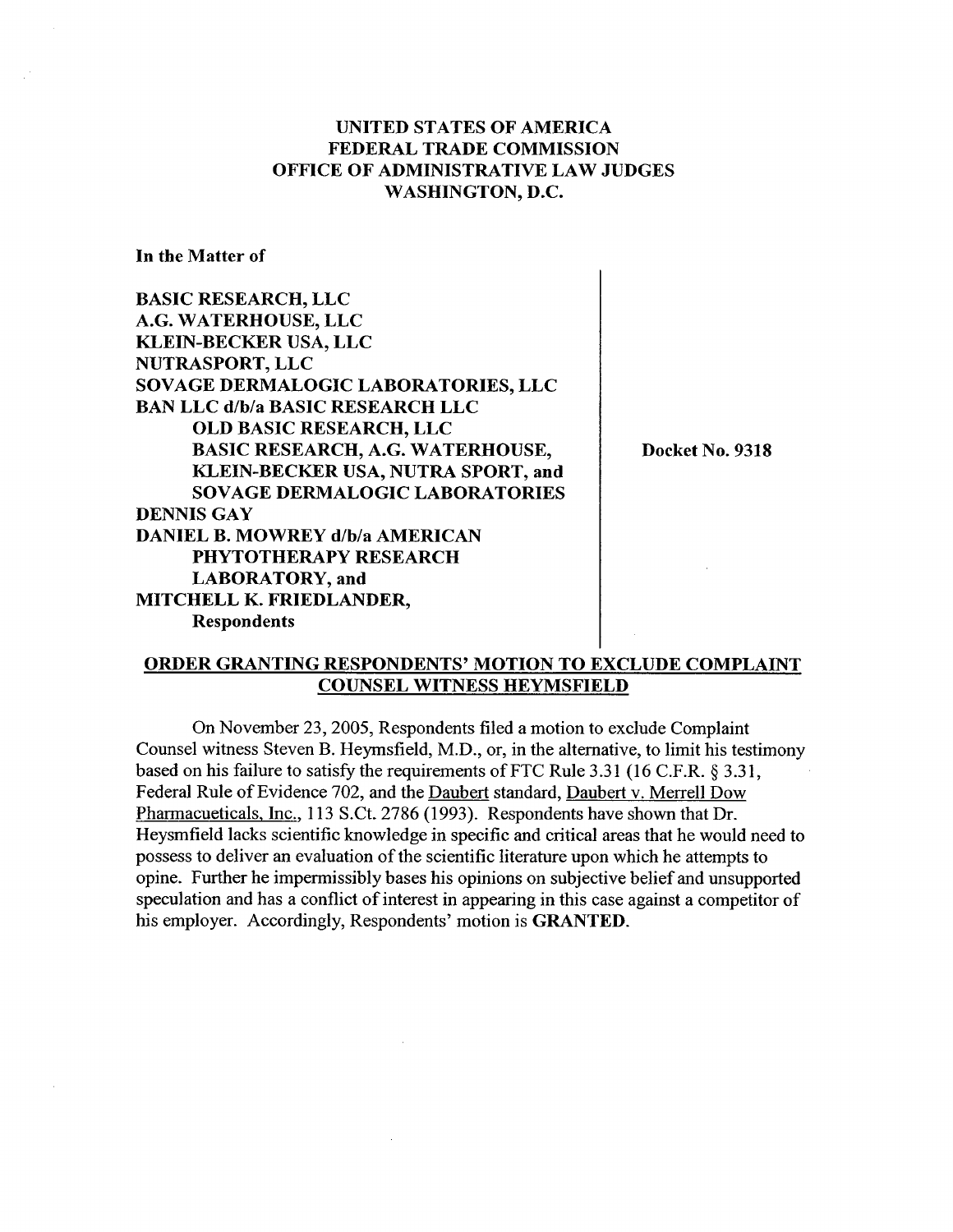It is hereby ORDERED that the expert report and testimony of Complaint Counsel's witness Dr. Heymsfield is hereby deemed inadmissible.

l,

 $\mathcal{A}^{\mathcal{A}}$ 

ORDERED:

Stephen J. McGuire Chief Administrative Law Judge

Date:

 $\bar{z}$ 

 $\hat{\boldsymbol{\beta}}$ 

 $\mathcal{A}_\alpha$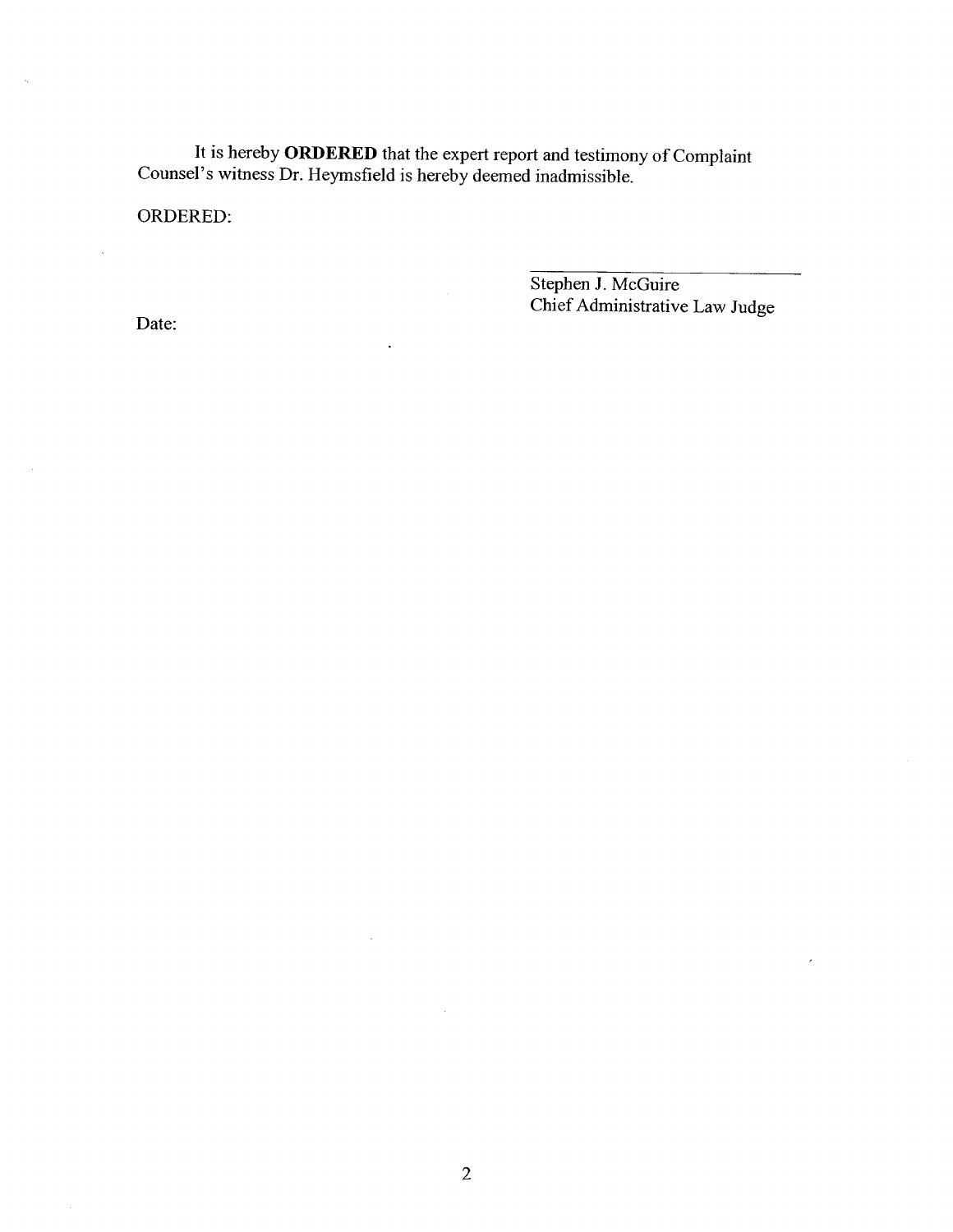In the Matter of

| <b>BASIC RESEARCH, LLC</b>              |  |
|-----------------------------------------|--|
| A.G. WATERHOUSE, LLC                    |  |
| <b>KLEIN-BECKER USA, LLC</b>            |  |
| <b>NUTRASPORT, LLC</b>                  |  |
| SOVAGE DERMALOGIC LABORATORIES, LLC     |  |
| <b>BAN LLC d/b/a BASIC RESEARCH LLC</b> |  |
| <b>OLD BASIC RESEARCH, LLC</b>          |  |
| <b>BASIC RESEARCH, A.G. WATERHOUSE,</b> |  |
| KLEIN-BECKER USA, NUTRA SPORT, and      |  |
| <b>SOVAGE DERMALOGIC LABORATORIES</b>   |  |
| <b>DENNIS GAY</b>                       |  |
| <b>DANIEL B. MOWREY d/b/a AMERICAN</b>  |  |
| PHYTOTHERAPY RESEARCH                   |  |
| <b>LABORATORY</b> , and                 |  |
| MITCHELL K. FRIEDLANDER,                |  |
| <b>Respondents</b>                      |  |

Docket No. 9318

 $\mathbf{I}$ 

#### ORDER GRANTING RESPONDENTS' MOTION TO EXCLUDE COMPLAINT COUNSEL WITNESS GEOFFREY D. NUNBERG

On November 23, 2005, Respondents filed a motion to exclude Complaint Counsel witness Geoffrey D. Nunberg, Ph.D., based on his testimony on all of the same substantive points as Complaint Counsel witness Michael D. Mazis, Ph.D. and his lack of requisite knowledge, basing his opinion on subjective belief and unsupported speculation. Respondents have shown that Dr. Nunberg lacks the requisite training, skils and experience to testify on consumer perception of the PediaLean advertising. Respondents have shown that Dr. Nunberg's expert report lacks any empirical basis to measure consumer perception as the basis for his opinion. Thus, Respondents have shown that Dr. Nunberg's testimony fails to satisfy the requirements of FTC Rule 3.31 (16 C.F.R.  $\S 3.31$ , Federal Rules of Evidence 403 and 702, and Daubert v. Merrell Dow Pharmacueticals, Inc., 113 S.Ct. 2786 (1993). Accordingly, Respondents' motion is GRANTED.